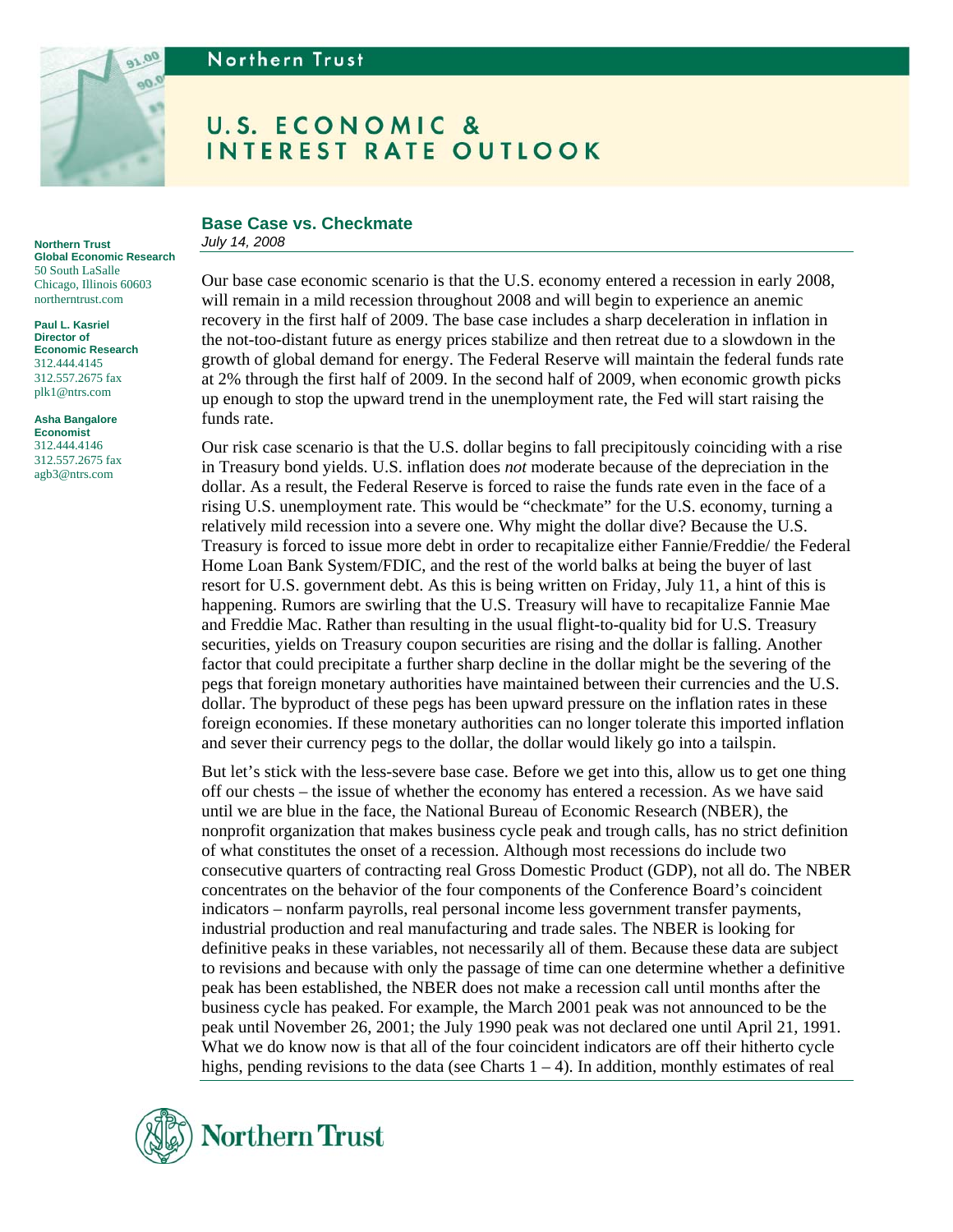GDP made by a private economic forecasting firm, Macroeconomic Advisers, suggest that real GDP peaked in January this year (see Chart 5). Now, there could be a miraculous strong recovery in general economic activity that would render these apparent peaks as "false" peaks, but as we will argue below, this is unlikely.





Chart 2



Real Personal Income Less Transfer Payments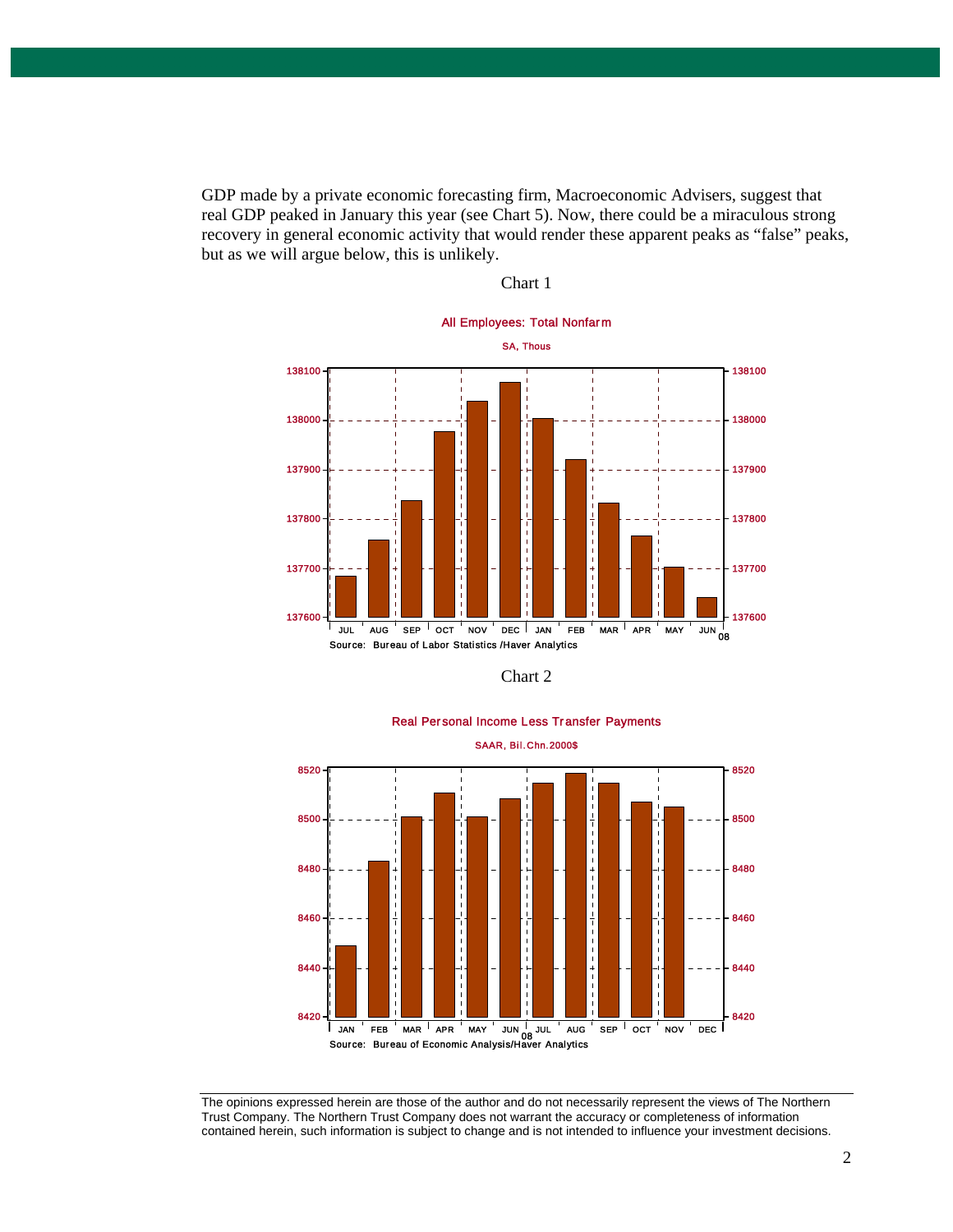



#### Real Manufacturing & Trade Sales: All Industries



The opinions expressed herein are those of the author and do not necessarily represent the views of The Northern Trust Company. The Northern Trust Company does not warrant the accuracy or completeness of information contained herein, such information is subject to change and is not intended to influence your investment decisions.

3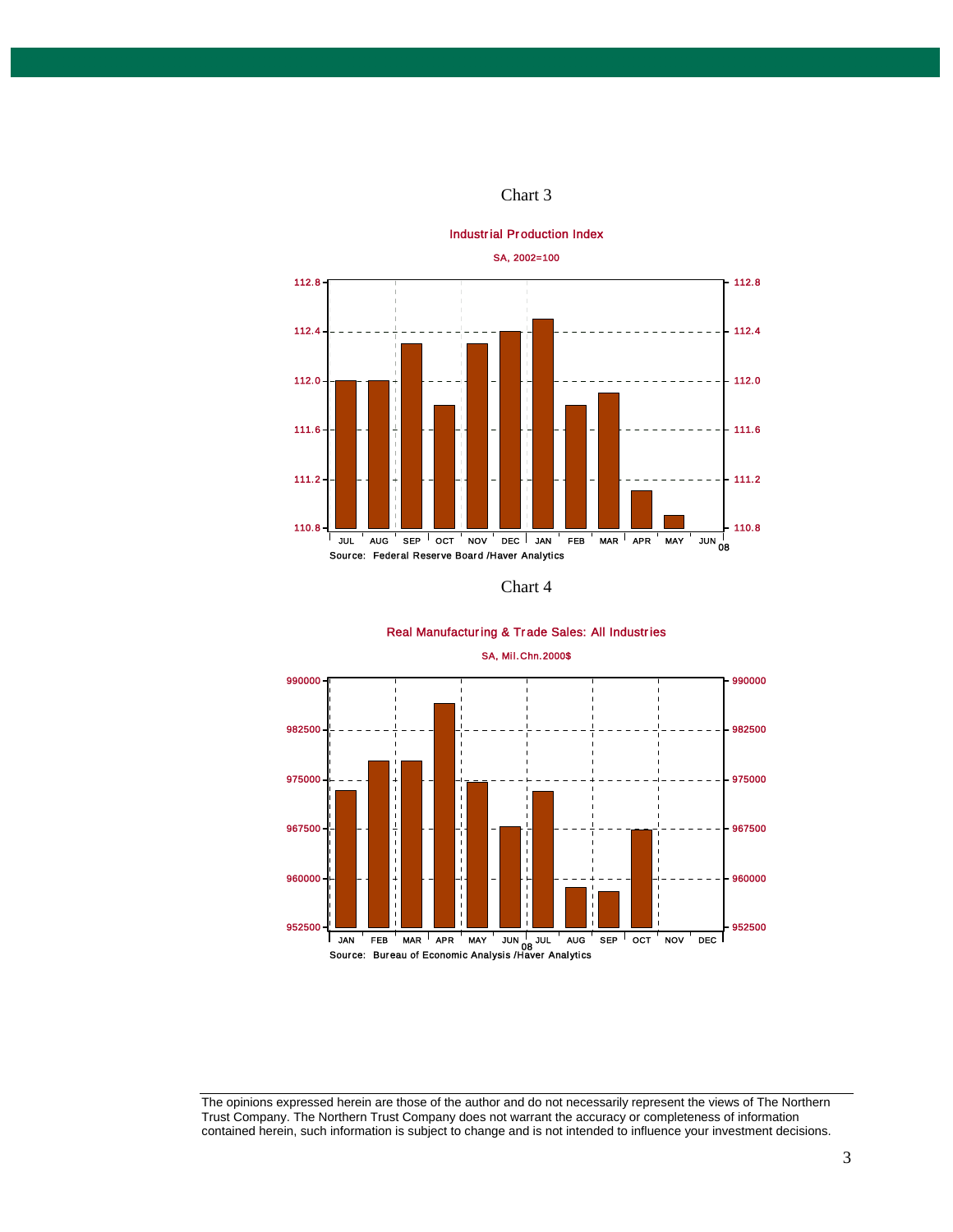

### Macroeconomic Advisers' Monthly GDP Index

We want to make one more point about the recession debate that seems to be occurring. Some of the recession deniers are the very analysts who at midyear 2007 were forecasting that the Fed's next policy move would be to raise the federal funds rate from its then level of 5.25%. Some of these forecasters were predicting a 6.00% federal funds rate by the end of 2007. Some thought that Treasury bond yields were headed higher. And some were bullish on the U.S. stock market. Whether or not the NBER ultimately determines that the U.S. economy entered a recession in early 2008, these recession deniers were dead wrong about what really counts for investors – the direction of interest rates and the stock market.

Now, back to the base case. The housing market remains in a recession (see Chart 6). This recession is taking its toll on employment (see Chart 7). The housing recession is taking its toll on house prices and homeowners' equity in their houses (see Charts 8 and 9). Lastly, the decline in homeowners' equity in conjunction with tightening mortgage lending terms has significantly slowed mortgage equity withdrawal to 1.1% of disposable personal income, the lowest ratio since the first quarter 1996 (see Chart 10).

The opinions expressed herein are those of the author and do not necessarily represent the views of The Northern Trust Company. The Northern Trust Company does not warrant the accuracy or completeness of information contained herein, such information is subject to change and is not intended to influence your investment decisions.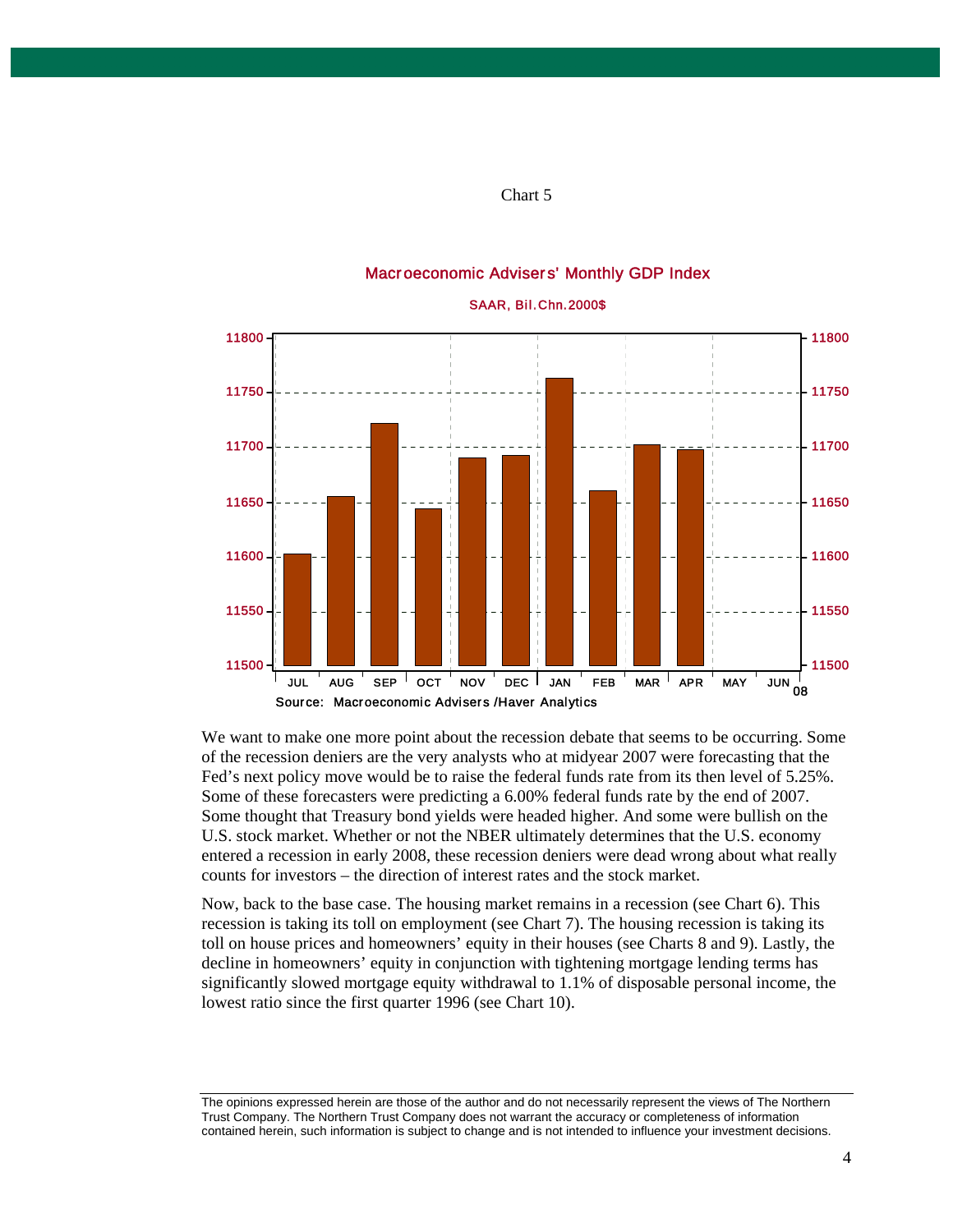





The opinions expressed herein are those of the author and do not necessarily represent the views of The Northern Trust Company. The Northern Trust Company does not warrant the accuracy or completeness of information contained herein, such information is subject to change and is not intended to influence your investment decisions.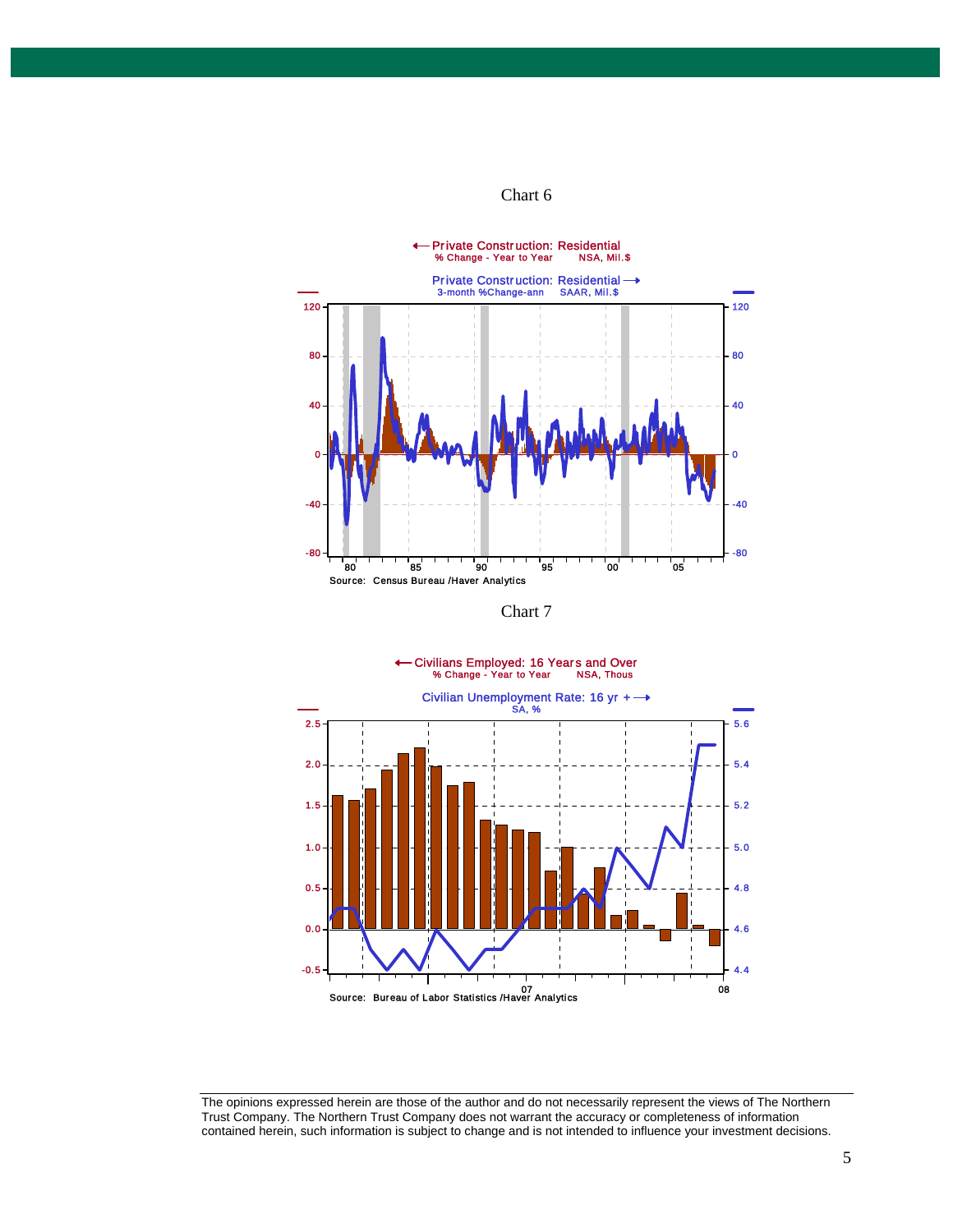

Chart 9



Households & Nonprofit Organizations: Owners Equity in Real Estate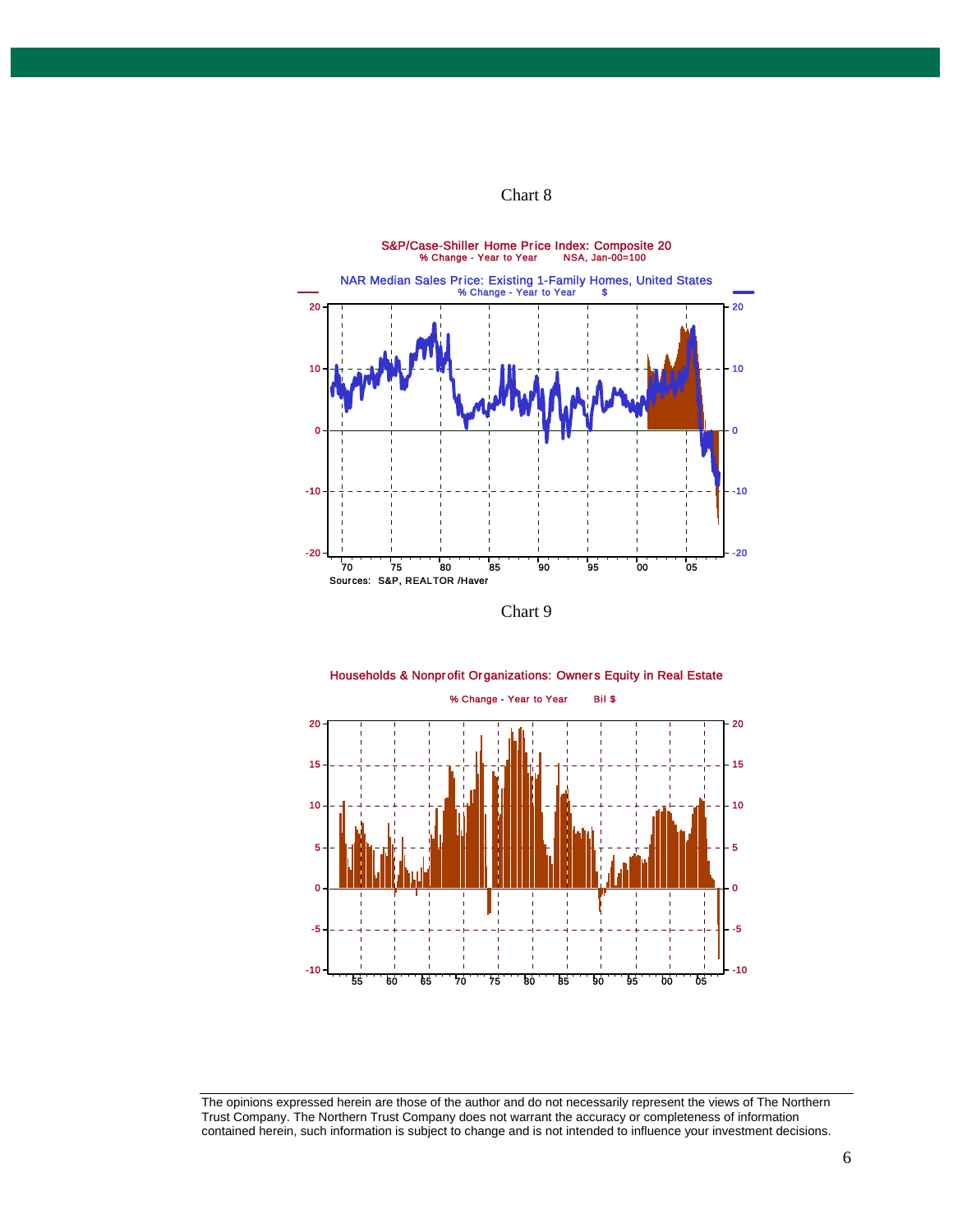

The deterioration in the labor market and the dramatic slowing in mortgage equity withdrawal has put a crimp in real spending on discretionary consumer goods – durable goods plus apparel/shoes. On a year-over-year basis, this aggregate of real discretionary consumer goods purchases *contracted* by 0.37% in May – its weakest performance since October 2002 (see Chart 11).





The opinions expressed herein are those of the author and do not necessarily represent the views of The Northern Trust Company. The Northern Trust Company does not warrant the accuracy or completeness of information contained herein, such information is subject to change and is not intended to influence your investment decisions.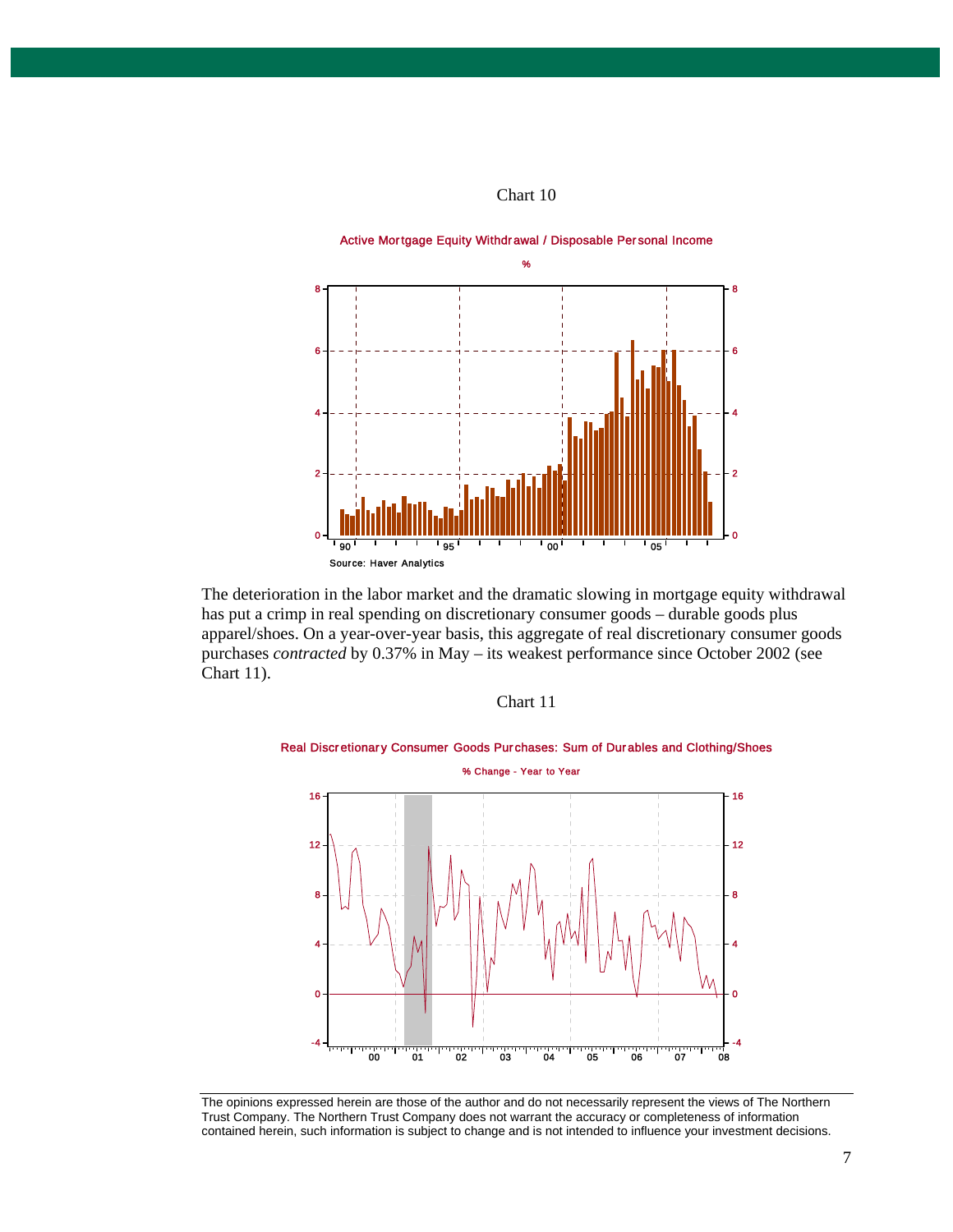One sector of consumer discretionary spending that has been especially hard hit, for the reasons given above and because of the recent spike in gasoline prices, is motor vehicles. In the past two quarters, the annualized sales of light motor vehicles *contracted* by 23.6% -- the largest two-quarter contraction since the first quarter of 1987 (see Chart 12).

# Light Weight Vehicle Sales {Autos+Light Trucks} 2-qtr %Change-ann SAAR, Mil.Units 85 90 90 95 00 00 05 Source: Bureau of Economic Analysis/Haver Analytics 60 40 20 0 -20 -40 60 40 20 0 -20 -40

To the degree that the behavior of stock prices is an accurate forecaster of the future, then the future still looks pretty grim for retailers. Chart 13 shows that an index of retail stocks hit a new cycle low on July 11 (see Chart 13).



With the unemployment rate rising, retail activity slowing and manufacturing activity moderating, vacancy rates in the commercial real estate markets are moving up. And with

The opinions expressed herein are those of the author and do not necessarily represent the views of The Northern Trust Company. The Northern Trust Company does not warrant the accuracy or completeness of information contained herein, such information is subject to change and is not intended to influence your investment decisions.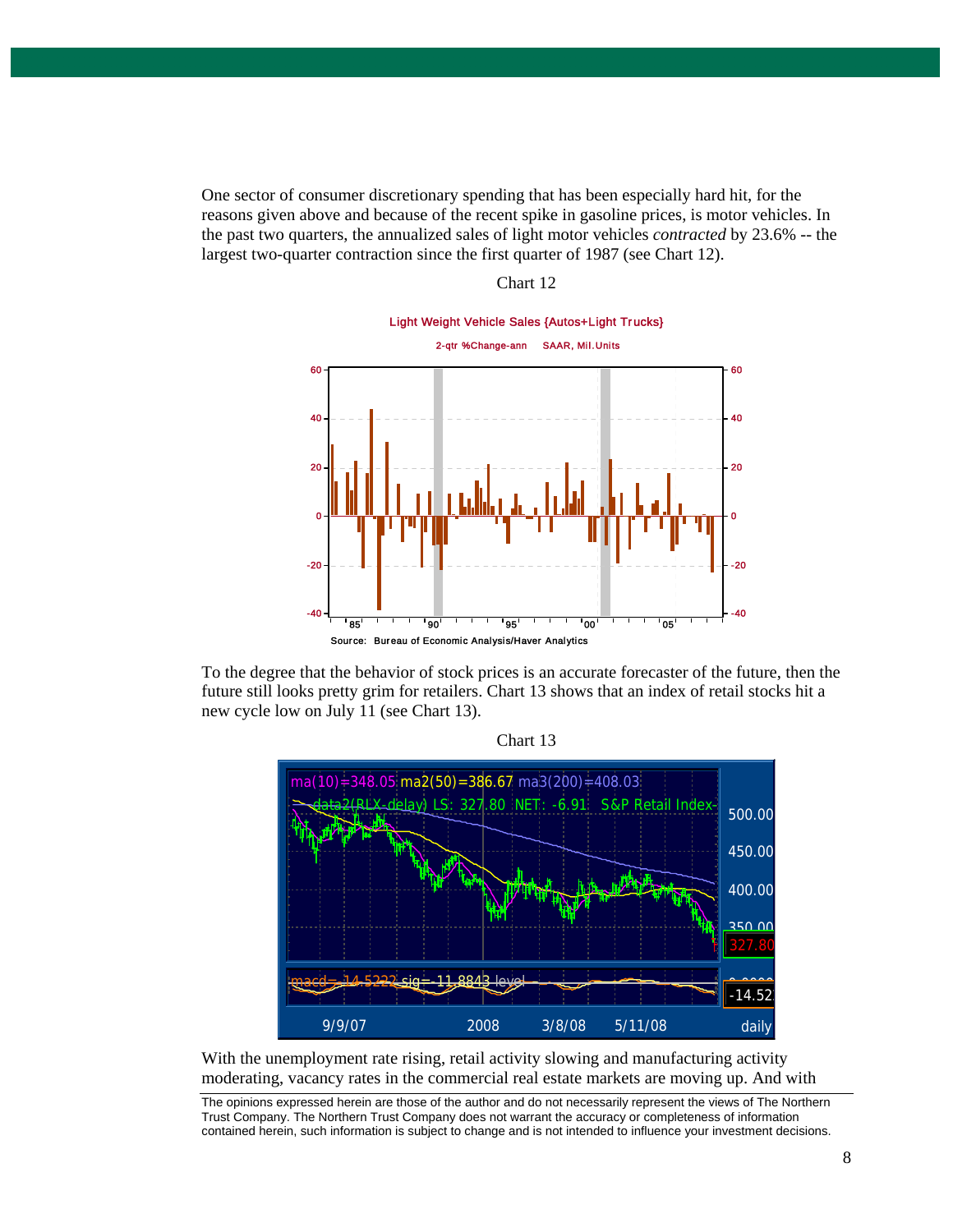higher vacancy rates come lower prices. Chart 14 shows that same-property sales of commercial real estate transactions are now occurring at falling prices. Not surprisingly, nonresidential building activity is slowing. Chart 15 shows that the year-over-year growth in nominal nonresidential construction expenditures has slowed from 22.8% in October 2007 to 12.5% in May 2008. Another measure of the developing weakness in nonresidential construction is the sharp drop-off in billings by architectural firms for commercial and industrial projects (see Chart 16).



Chart 14

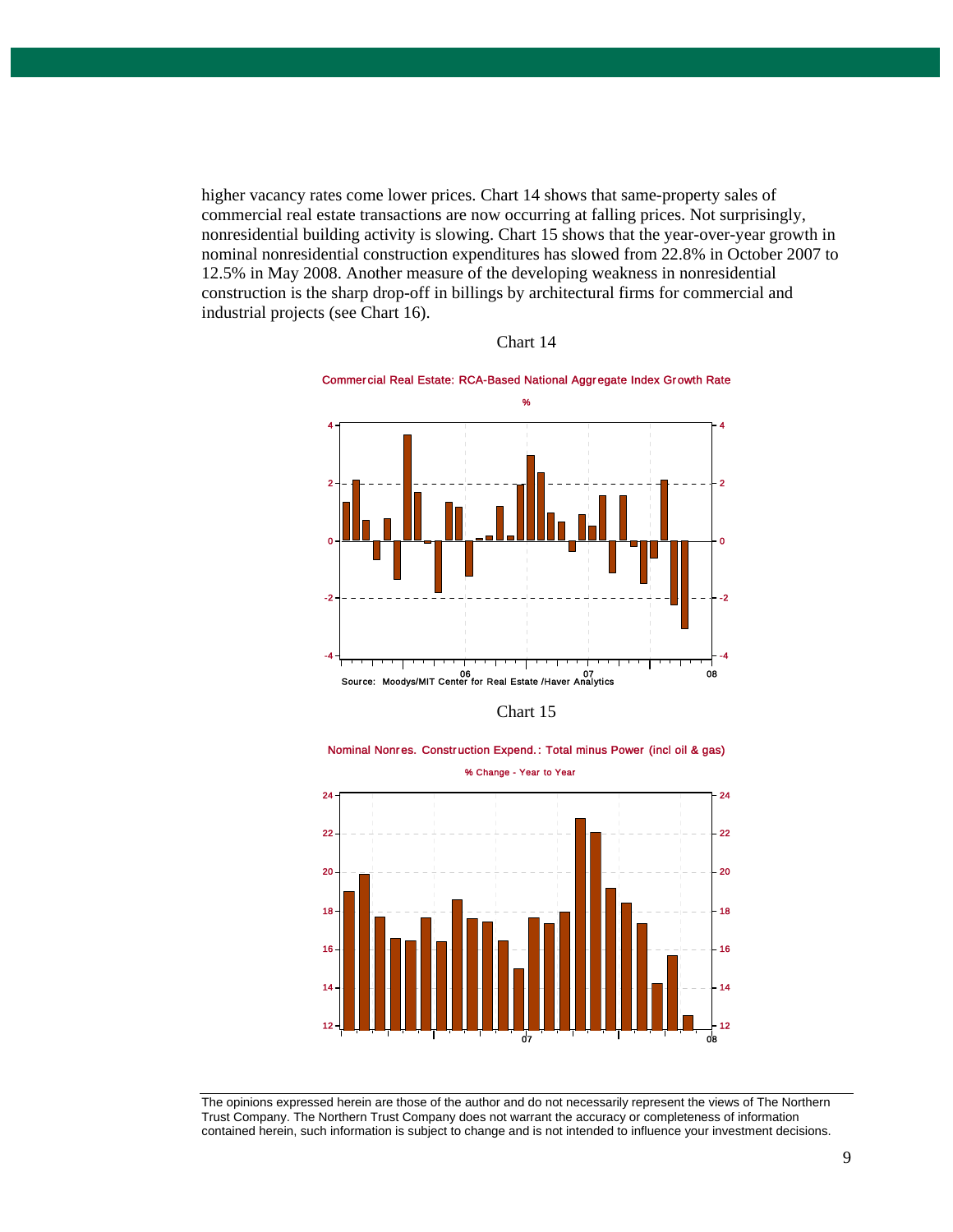

The next likely domino to fall is state and local government spending. State and local government tax revenues are now coming in below plan. Real state and local government spending represents approximately 11% of real GDP – only one percentage point less than exports – and is about 1.7 times as large as federal government spending in the GDP accounts. So, a slowdown in the growth of state and local government expenditures is of significance.

Speaking of exports, they are one bright spot in the U.S. economy. On a year-over-year basis, growth in real exports of goods was 10.3% in May. But, as Chart 17 shows, year-over-year growth in real exports of goods appears to be capped at about 11% in this cycle. With growth in the rest of the developed world slowing, is it reasonable to expect still stronger growth in exports? Probably not. However, with the high cost of energy increasing transoceanic shipping costs, we might expect some shift back "home" in manufacturing activity from abroad to satisfy whatever domestic demand for goods there is.

The opinions expressed herein are those of the author and do not necessarily represent the views of The Northern Trust Company. The Northern Trust Company does not warrant the accuracy or completeness of information contained herein, such information is subject to change and is not intended to influence your investment decisions.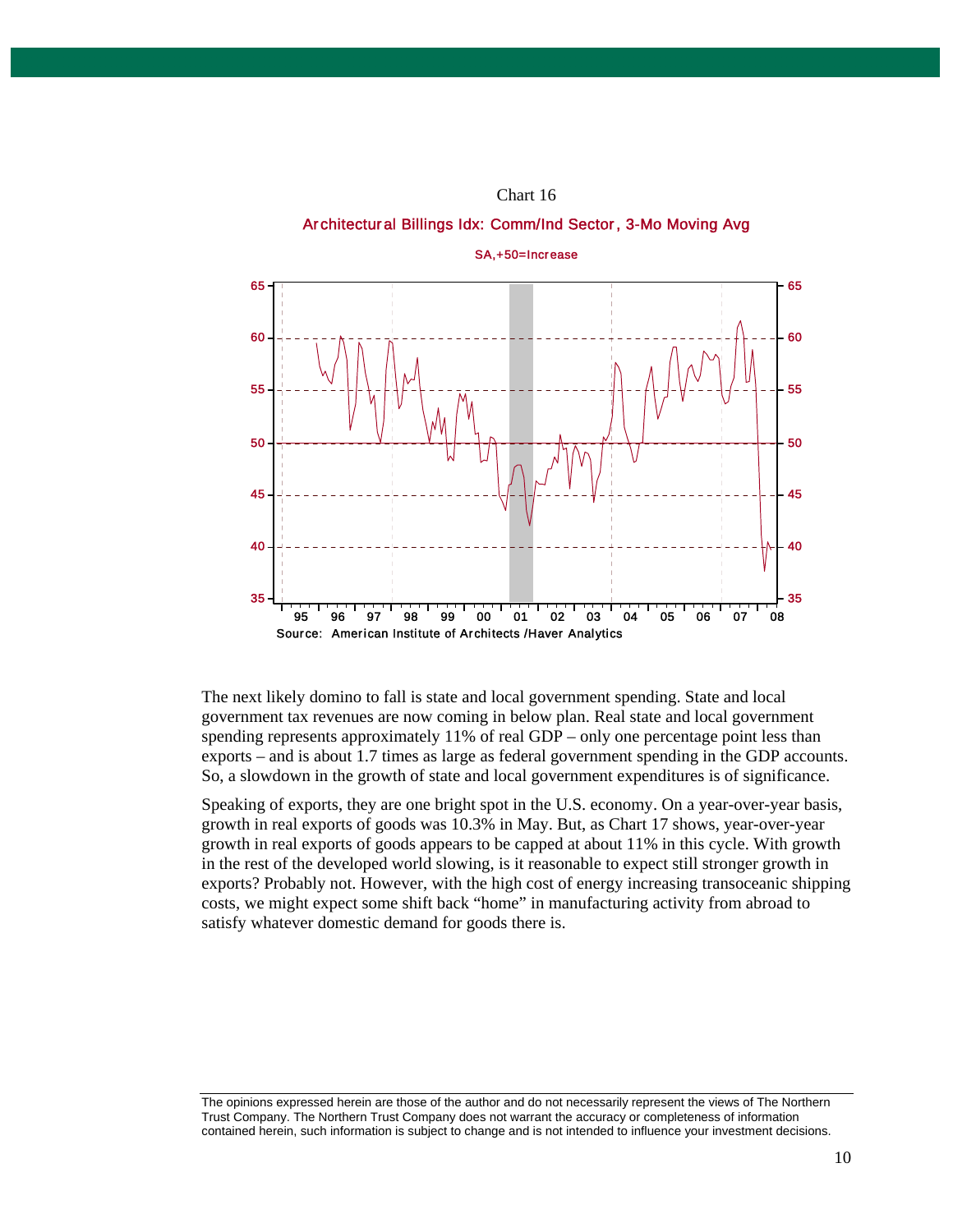

Another bright spot in the economy appears to be business capital spending. Although not exactly soaring, the year-over-year change in nondefense capital goods excluding aircraft has returned to positive territory after contracting for a number of months in 2007 (see Chart 18). Not surprisingly, new orders for oil/gas drilling and power transmission equipment are strong. More surprisingly, however, is the strength in new orders for construction equipment – perhaps export related. We believe that nondefense capital spending will weaken again as consumer spending fades after all of the tax rebate checks have been spent later this month.



The opinions expressed herein are those of the author and do not necessarily represent the views of The Northern Trust Company. The Northern Trust Company does not warrant the accuracy or completeness of information contained herein, such information is subject to change and is not intended to influence your investment decisions.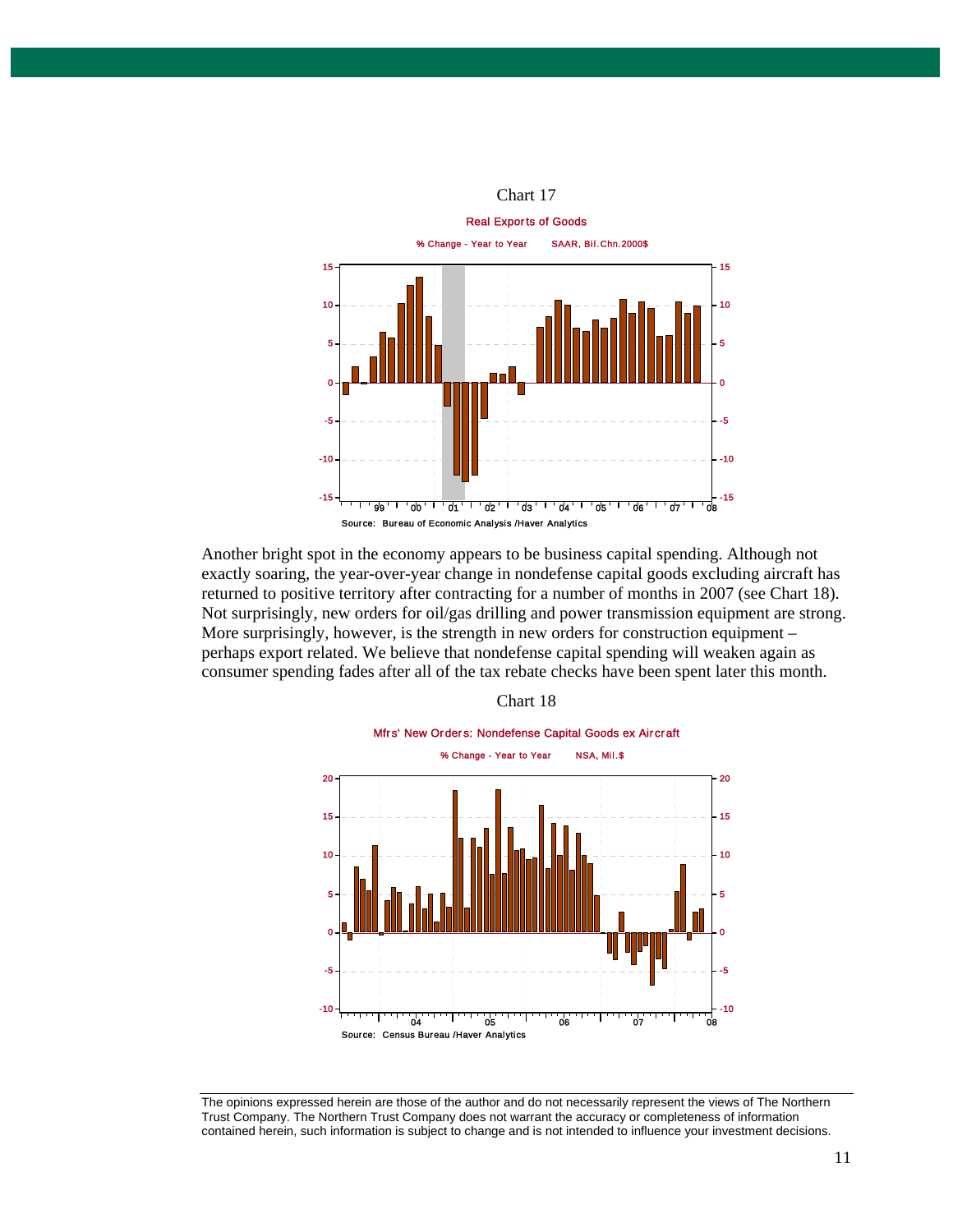On a year-over-year basis, U.S. nonfinancial corporation profits generated from domestic operations have been contracting since the fourth quarter of 2006 (see Chart 19). With our forecast of contracting real GDP growth in the second half of this year followed by a muted recovery in 2009, unit sales growth for nonfinancial corporations is likely to be weak. Because of soft final demand, we believe that profit margins also will be squeezed as businesses find it difficult to pass on their higher commodity prices to consumers. This has been the case so far as the ratio of the Consumer Price Index (CPI) for goods to the Producer Price Index (PPI) for finished consumer goods has been falling (see Chart 20).



Chart 19

Chart 20

Ratio: CPI for Goods / PPI for Finished Consumer Goods



The opinions expressed herein are those of the author and do not necessarily represent the views of The Northern Trust Company. The Northern Trust Company does not warrant the accuracy or completeness of information contained herein, such information is subject to change and is not intended to influence your investment decisions.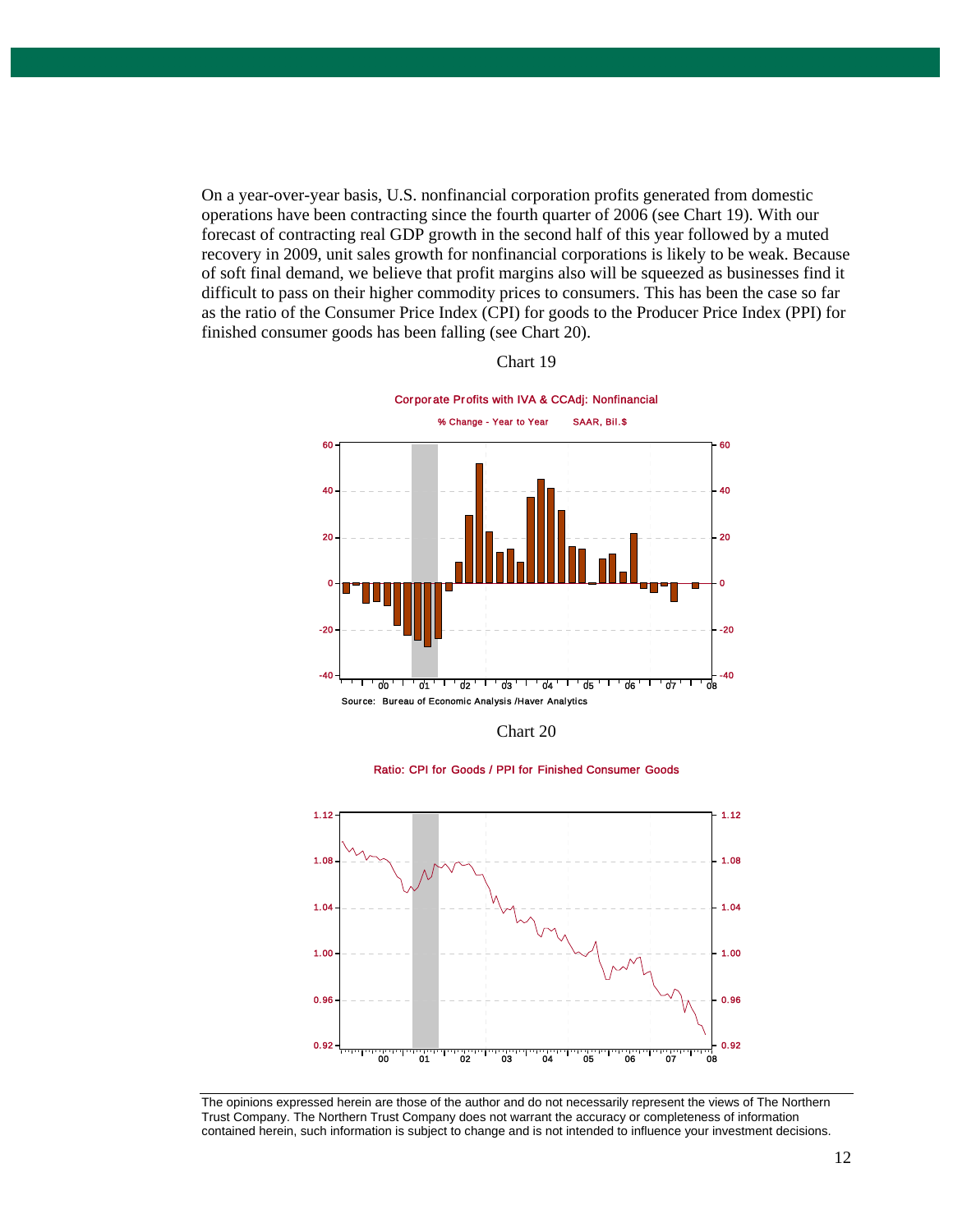Year-over-year U.S. financial corporation profits from domestic operations also are now contracting (see Chart 21). With house prices continuing to fall, losses on residential mortgage securities will continue. In addition, losses will start to mount on credit card debt, auto loan debt, commercial real estate debt and high-yield corporate debt. This will erode the capital of financial institutions at a time when the regulators are likely to require higher capital ratios. Thus, inadequate capital at financial institutions will retard their ability to extend new credit to the private sector. Concrete manifestation of this "credit crunch" can be seen in the recent behavior of commercial bank credit. On a three-month annualized basis, growth in U.S. commercial bank loans and securities soared to 17% last summer as banks were forced to take onto their balance sheets assets that had formally been financed with commercial paper in offbalance sheet entities. However, bank credit growth in recent months has collapsed. In the three months ended June, bank credit has *contracted* at an annualized rate of 5.8% -- the second largest contraction in bank credit in the history of the series, which began in January 1947 (see Chart 22). Given that assets equal liabilities plus net worth and given that the asset side of the banking system's balance sheet is contracting, we would expect that bank deposit growth – a component of the liability side – would be weakening. And, as shown in Chart 23, in the three months ended June, annualized growth in bank deposits has sharply decelerated to 1.5% after having skyrocketed to 15.1% in the three months ended October 2007.







The opinions expressed herein are those of the author and do not necessarily represent the views of The Northern Trust Company. The Northern Trust Company does not warrant the accuracy or completeness of information contained herein, such information is subject to change and is not intended to influence your investment decisions.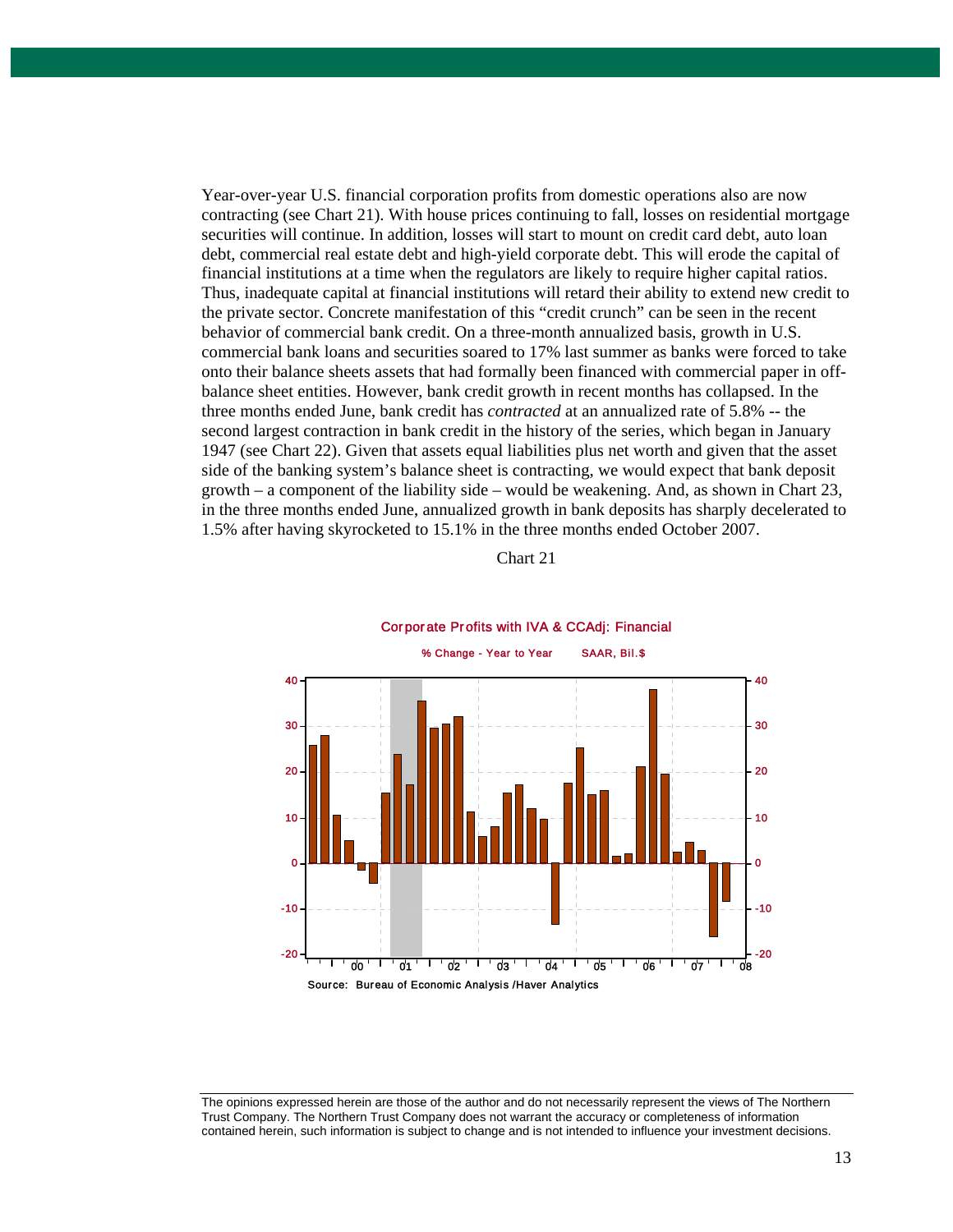



Chart 23



The opinions expressed herein are those of the author and do not necessarily represent the views of The Northern Trust Company. The Northern Trust Company does not warrant the accuracy or completeness of information contained herein, such information is subject to change and is not intended to influence your investment decisions.

14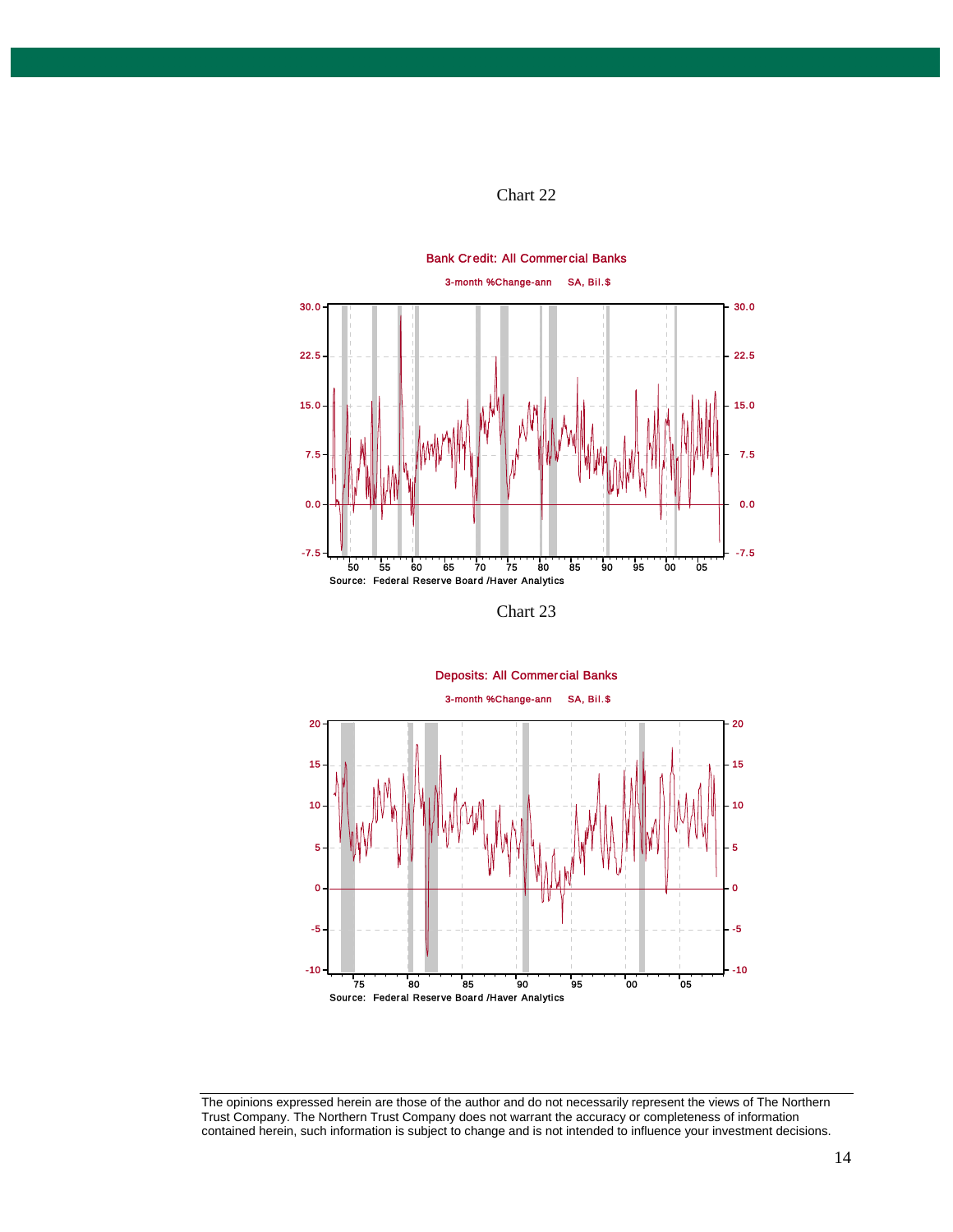In the early 1990s, U.S. commercial banks suffered from capital inadequacy and the U.S. economy suffered from bank credit inadequacy. Throughout the decade of the 1990s, Japanese banks suffered from capital inadequacy and the Japanese economy suffered from bank credit inadequacy. History is rhyming again.

*\*Paul Kasriel is the recipient of the Lawrence R. Klein Award for Blue Chip Forecasting Accuracy*

The opinions expressed herein are those of the author and do not necessarily represent the views of The Northern Trust Company. The Northern Trust Company does not warrant the accuracy or completeness of information contained herein, such information is subject to change and is not intended to influence your investment decisions.